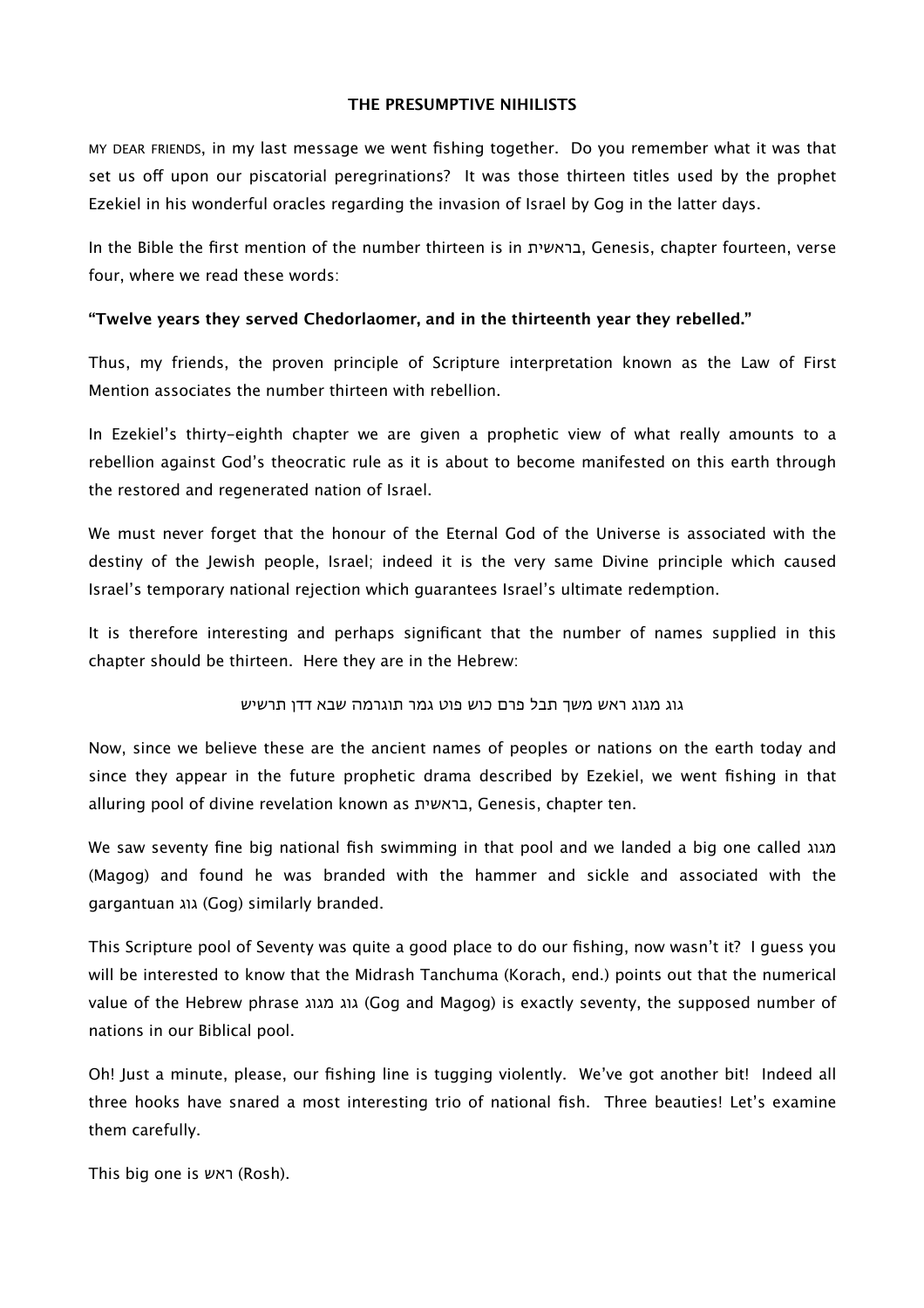I have, of course, studied the Hebrew text of the Scriptures relative to the Hebrew word ראש) Rosh) and find myself in full agreement with Bochart, Fuerst and Gesenius all of whom, among other authorities, regard Rosh as a proper name. Gesenius has no doubt that Rosh refers to a people from the neighbourhood of the Volga and that in the name and tribe of Rosh we have the first trace of the Russ or Russian nation.

Now what of our next fish, משך) Meshech). I see it is also Japhetic and swims about in Scriptural waters with Tubal, Magog and other northern allies of Gog, hence both the name and the associations favour the identification of Meshech with the people known as the Moschi early located east of the Black Sea and the ancestors of the Muscovites who built Moscow, a city together with Leningrad, in the very same longitude as Jerusalem!

All these anti-theocratic fish we've caught so far are branded with the hammer and sickle.

Turn that next fish over let's have a look at it. Why! It's a Japhetic fish, too, and it has got the same brand on it! It is named תבל).

The historian Josephus identifies the descendants of Tubal with the inhabitants of an area between the Caspian and Black Seas, so once again these national fish from the ancient pool of generic national nomenclature have directed our thoughts to modern Russia. Indeed, a conjecture later than Josephus' attributes the derivation of the modern name Tobolsk from this ancient word Tubal, and there is more than mere assonance upon which to base this conjecture.

Restored Israel's peril is prophetically shown to be lurking in the north countries where Gog, Magog, Rosh, Meschech and Tubal have their national associations.

This is undoubtedly the express declaration of Holy Scripture  $-$  which is one thing; human  $o$ pinion  $-$  which is another thing  $-$  makes the deduction that these ancient national designations have current reference to the modern Soviet Russia.

The deduction seems a reasonable one in my opinion and it is well worthy of our sober consideration, because indubitably Russia is a "great anti-theocratic power" in the world today.

I think we do well to remind ourselves that Russia created the Anti-God Movement which had its origin in Moscow. Zinovieff is reported to have said,

"We will grapple with the Lord God in due season: we shall vanquish Him in His highest heaven and wherever He seeks refuge, and we will subdue Him forever."

It is a pleasure to end that quotation.

What a babble of bombastic balderdash by a baneful buffoon.

Was it not Stalin who signed the official Russian decree in 1932 ordering the Eternal God to pack His few remaining belongings and get out of the Soviet empire?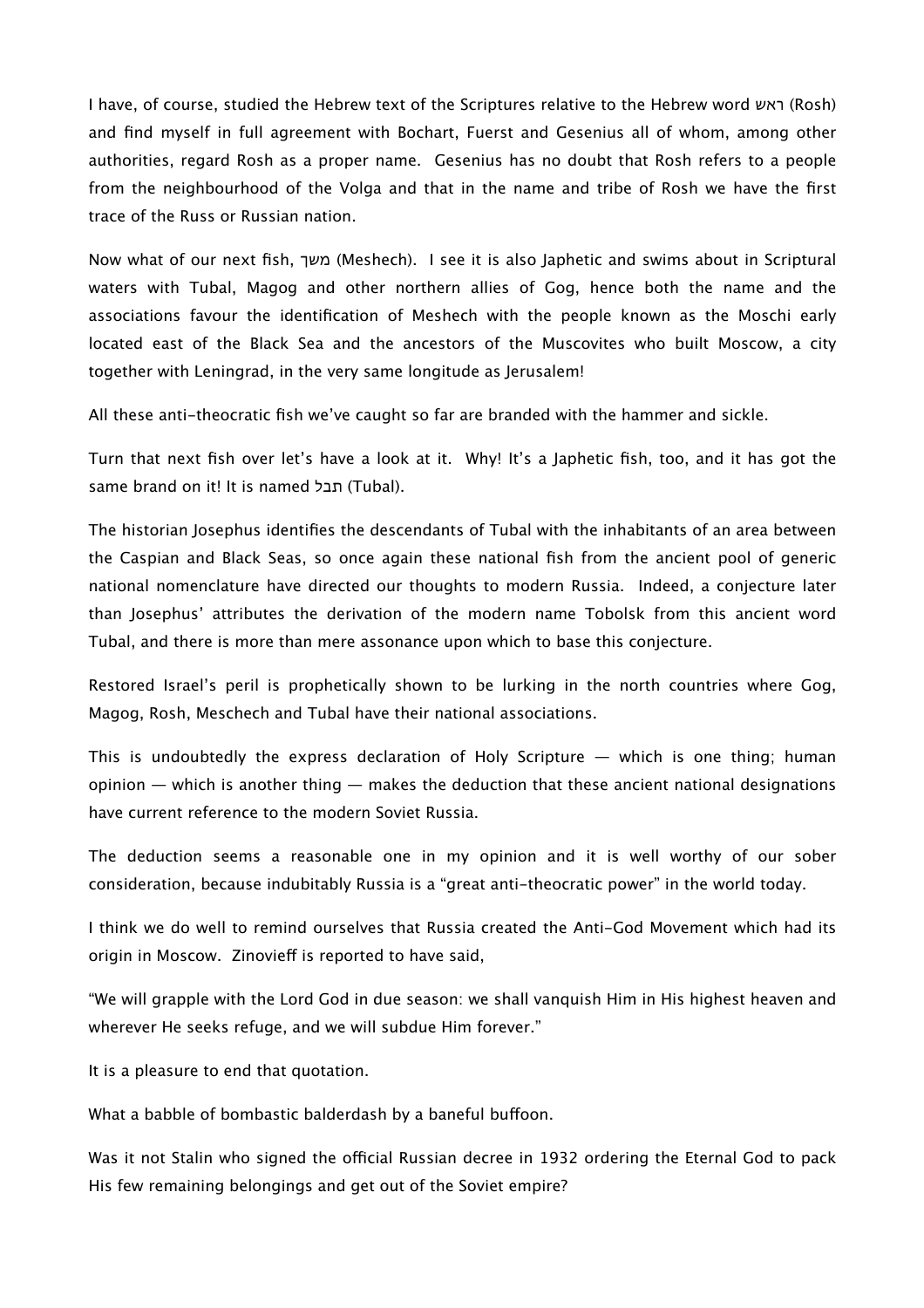Anti-Godism, as a deliberate premeditated national policy, is a psychosis receiving special observation in the Scriptures. The Second Psalm is particularly enlightening on the subject. I suggest you read it all at your leisure. However it begins:

למה רגשו גוים ולאמים יהגו־ריק

#### יתיצבו מלכי־ארץ ורוזנים נוסדו־יחד על־יהוה ואל־משיחו

**"Why do the nations rage, and the peoples imagine a vain thing? The kings of the earth set themselves, and the rulers take counsel together, against the Eternal, and against His Messiah."**

Do you enquire what the Divine reaction is to this settled policy of premeditated official rejection of God and His Anointed One?

My friends, the Divine reaction is paralysing arresting — laughter! The settled policy of human rebellion invokes the sinister peal of divine laughter. The wrath of God is terrible to contemplate; the judgement of God is unpleasant to experience; but the derisive laughter of God is in a class incapable of description. May neither your ears nor mine ever hear so dreadful a sound!

#### יושב בשמים ישחק אדני ילעג־למו

# **"He that sits in the heavens shall laugh: the Lord shall have them in derision."**

I think this is the only place in Holy Scripture where we read of this awful divine gesture of derisive laughter. The redemptive love of the God of Israel occupies so great a part of the divine revelation that the introduction of such an unexpected Divine reaction catches us unawares.

That Divine love is found abundantly in that same Second Psalm, for God warms against the folly of a rebellious attitude and urges homage to His Anointed One:

נשקו־בר פן־יאנף ותאבדו דרך כי־יבער כמעט אפו אשרי כל־חוסי בו

# **"Kiss the Son, lest he be angry, and you perish from the way ... Blessed are all they that put their trust in him."**

Surely, the sign of the Soviet is the clenched fist; but the sign of the Godhead is the pierced palm and blessed indeed are all they that put their trust in Him.

If God's calling is spurned, Gog's challenge is accepted and this can be translated into a principle which has individual, as well as national, application.

The Eternal God and His Messiah has called the Jewish people and nation to the performance of a great and glorious spiritual task and they will need all your love and goodwill to help them onwards and upwards to its ultimate achievement.